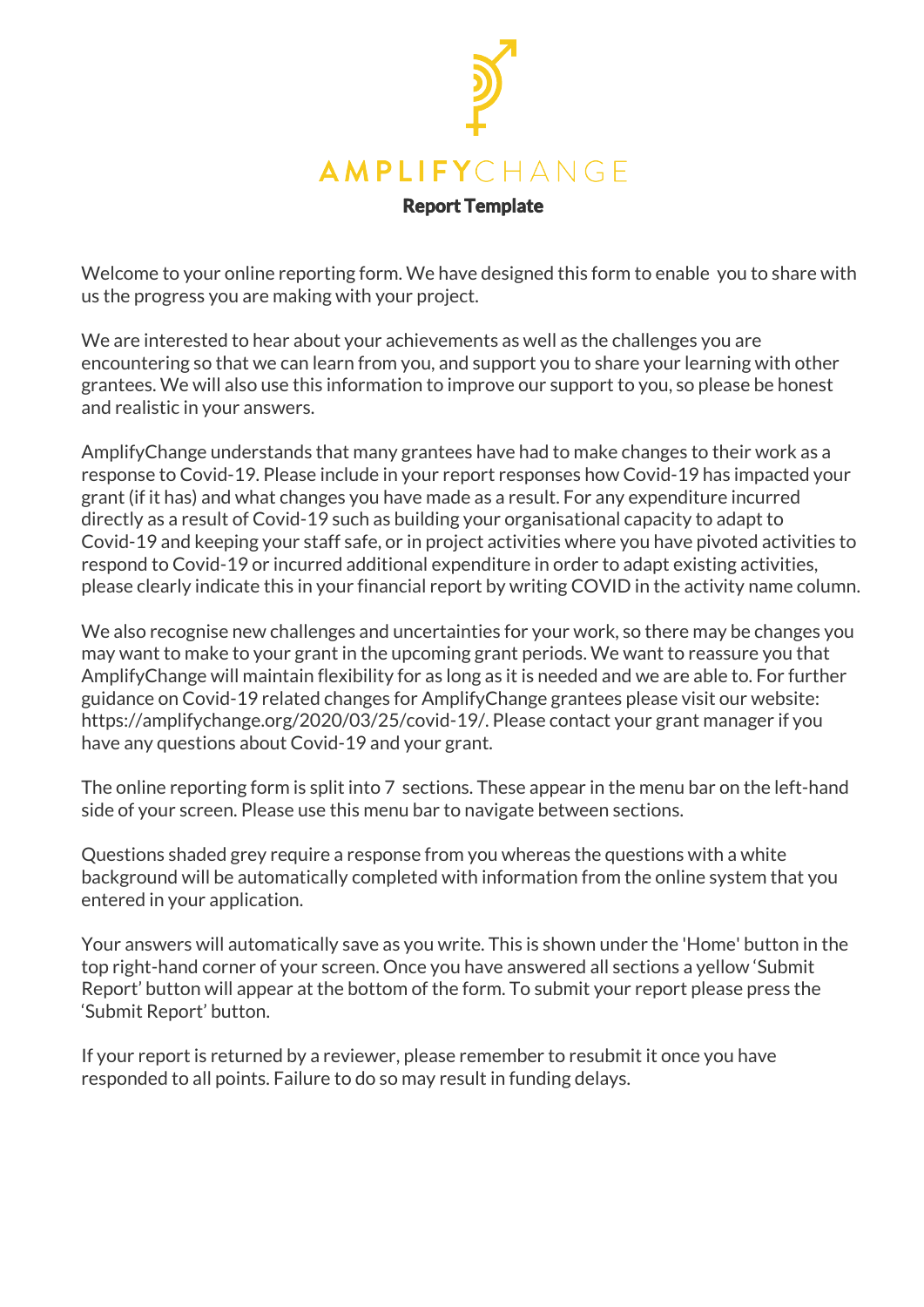## 1. Background Information

- 1.1 Grantee Organisation Name *The response to this question will be auto-populated by the online system from the application form.*
- 1.2 Are you reporting on behalf of a coalition? *The response to this question will be auto-populated by the online system from the application form.*
- 1.2.1 Coalition name

*The response to this question will be auto-populated by the online system from the application form. Questions about the coalition only need to be answered if relevant to your project.*

1.2.2 What are the names of the coalition members?

Max 750 characters | 0 used | 750 remain

- 1.2.3 Have there been any significant changes to the coalition in the last reporting period?
- 1.2.4 Please explain the changes to your coalition.

Max 750 characters | 0 used | 750 remain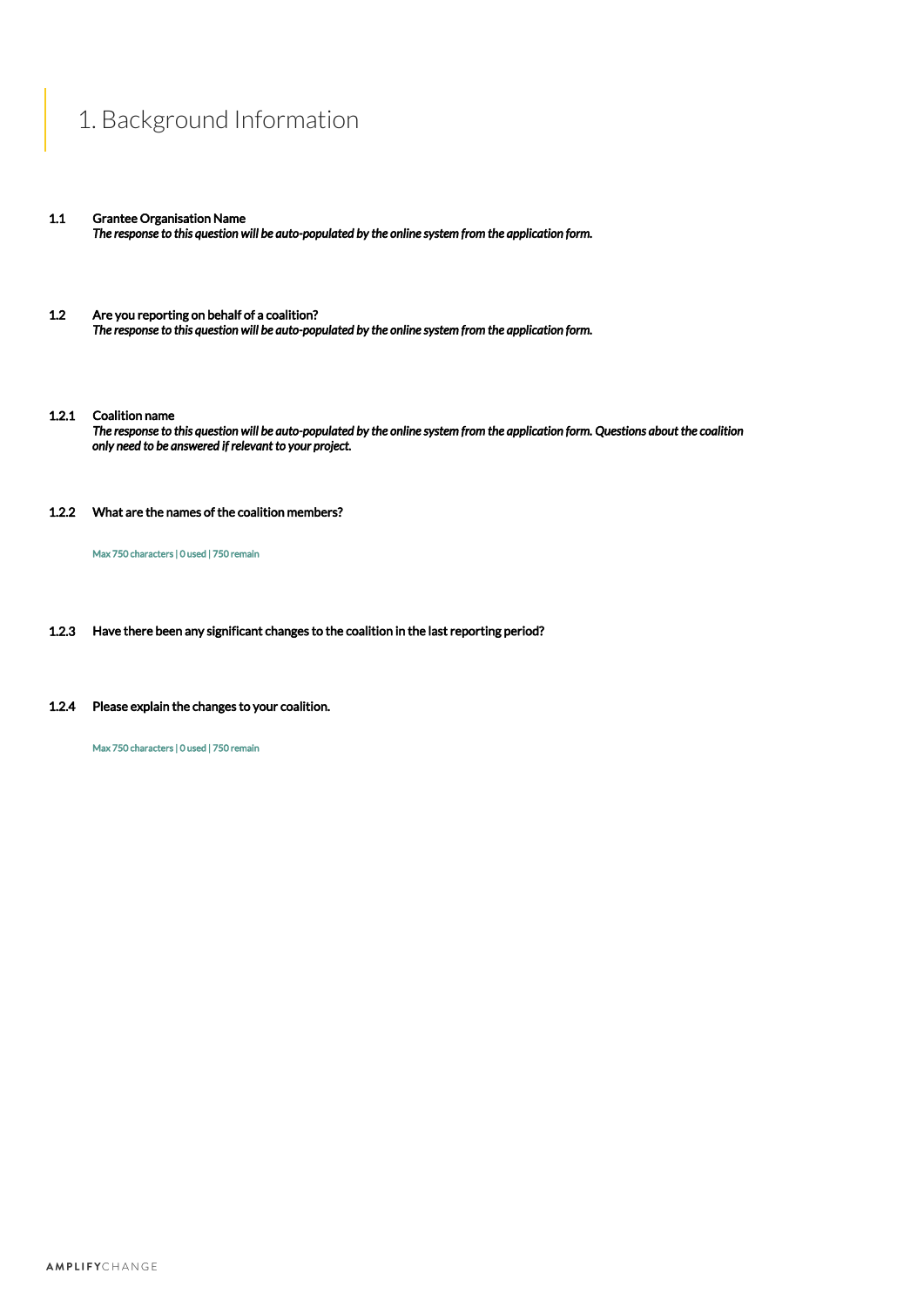## 2. Project Overview

2.1 Project Title

*The response to this question will be auto-populated by the online system from the application form.*

- 2.2 Project Start Date *The response to this question will be auto-populated by the online system from the application form.*
- 2.3 Project End Date *The response to this question will be auto-populated by the online system from the application form.*
- 2.4 Themes *The response to this question will be auto-populated by the online system from the application form.*
- 2.5 Target countries *The response to this question will be auto-populated by the online system from the application form.*
- 2.6 Preferred language (as selected at application stage) *The response to this question will be auto-populated by the online system from the application form.*
- 2.7 Reporting Period *The response to this question will be auto-populated.*
- 2.8 Project Year *The response to this question will be auto-populated.*
- 2.9 Total Project budget *The response to this question will be auto-populated.*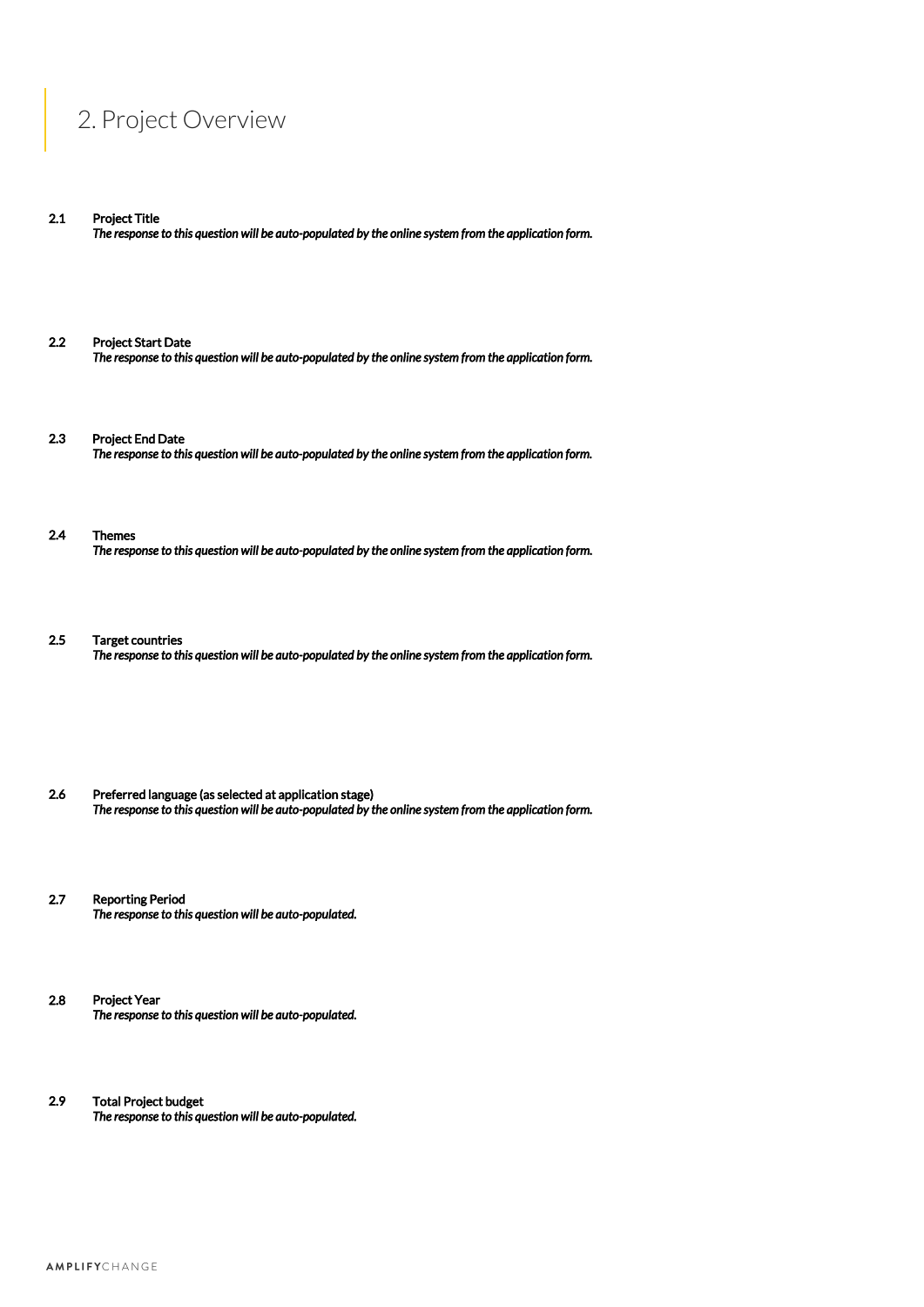2.10 Please provide the name, position and email address of the person who compiled this report.

Name Email Phone Skype

- 2.11 Name, position and email address of the main contact person(s) responsible for correspondence related to this project.
	- Name Email Phone Skype
- 2.12 If any of the contact details have changed or are incorrect, please provide updated information here.
- 2.13 Named grant manager

### 2.14 Are you still compliant with your Grant Agreement?

This includes any special technical and financial special conditions included in the agreement.

- 2.15 If Technical Special Conditions were included in your grant agreement (see Schedule 1 towards the end of your Grant Agreement) please provide a description of your progress against each condition.
- 2.16 If Financial Special Conditions were included in your grant agreement (see Schedule 2 towards the end of your Grant Agreement) please provide a description of your progress against each condition.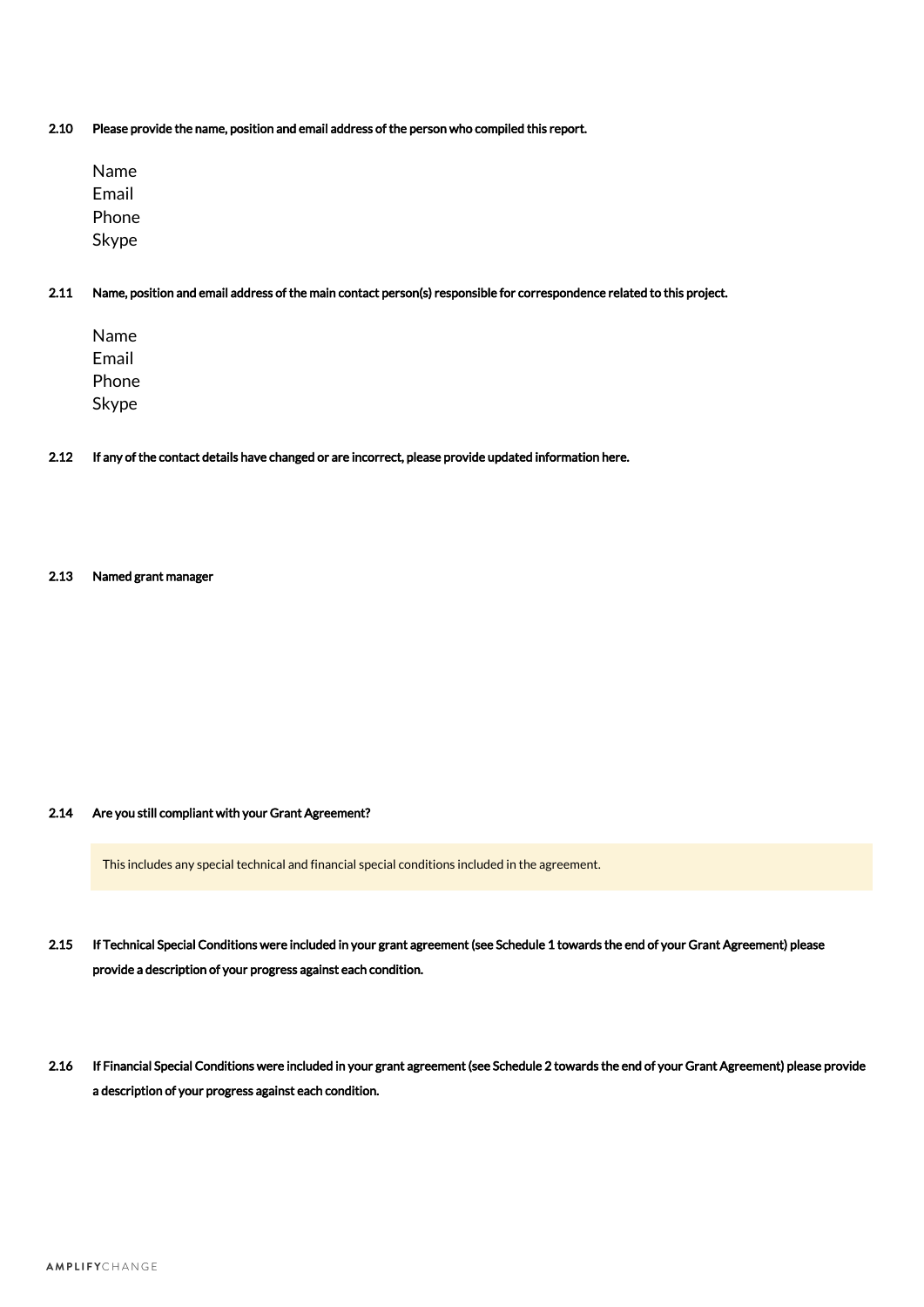2.17 Please upload verification for each Technical Special Condition that is now due as per Schedule 1 of your Grant Agreement

Once you have done this for all relevant conditions, please select "Yes".

### 2.18 What acronyms are associated with your project?

Please try not to use too many acronyms.

If you do need to use them, please list them, e.g. DHMT = District Health Management Teams

Max 750 characters | 0 used | 750 remain

### 2.19 Indicate below the SDG which aligns best as the primary focus of your project

For further information please see: <https://sustainabledevelopment.un.org/?menu=1300>

The full list of SDGs is provided as a drop-down list. Please select the most relevant SDG. We assume that most of the AmplifyChange projects will fall under SDG 3, 5 or 10, perhaps 6.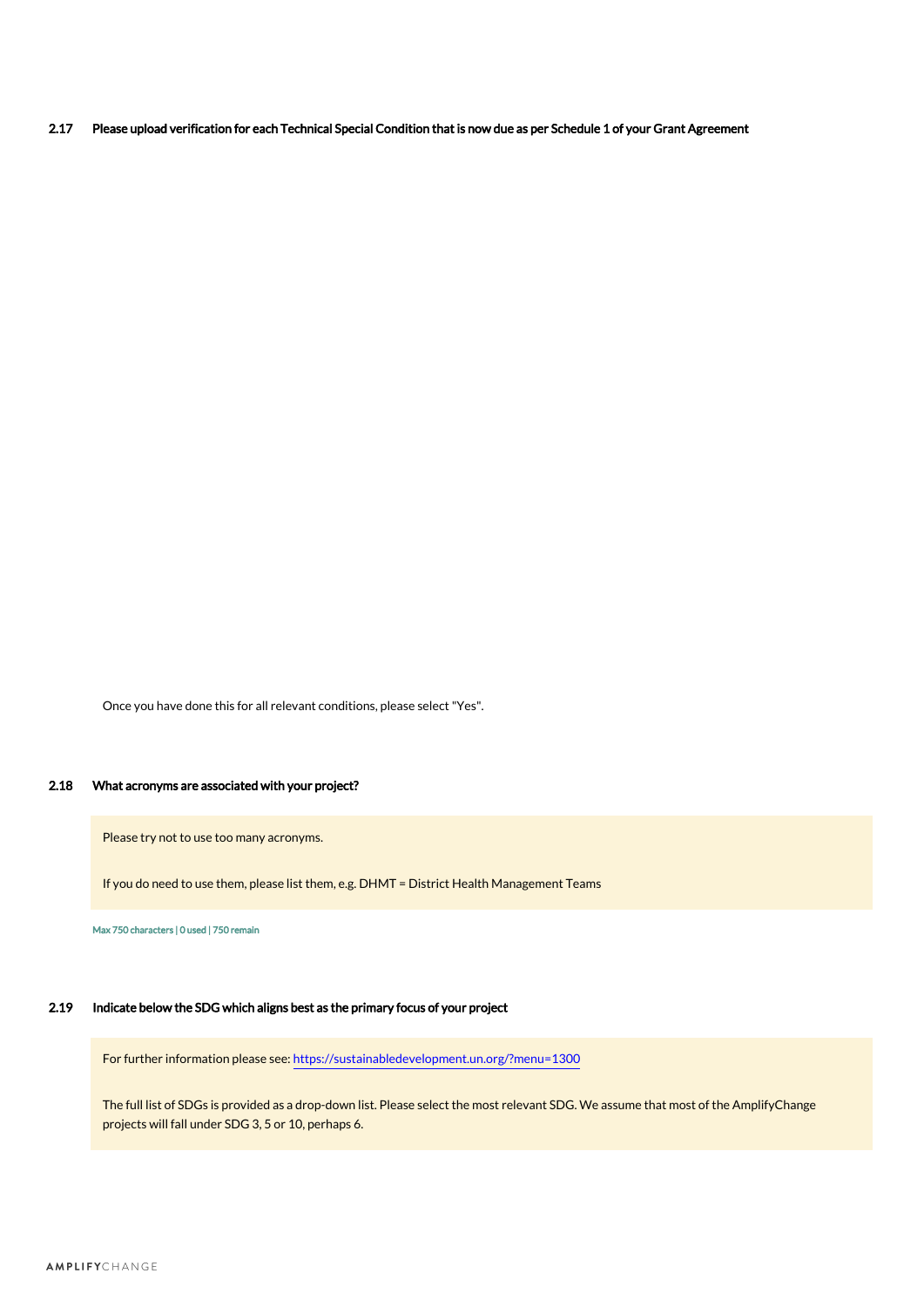# 3. Project Results

- 3.1 Project summary, this is taken from your project proposal. *The response to this question will be auto-populated.*
- 3.2 Tell us how you feel your project is progressing. Please provide a short summary of the progress and key outcomes you have achieved over the past reporting period.

Max 3,000 characters | 0 used | 3,000 remain

3.3 Have there been any significant changes to your project context that have impacted on your project (such as for example, the introduction of a new law or government policy, or a natural disaster)?

If so, please, explain how you plan to work around these changes in the future.

Max 1,500 characters | 0 used | 1,500 remain

### 3.4 What is the total number of beneficiaries reached during the past reporting time period?

By the word 'beneficiary' we mean the people you have reached or people that you work with through your project. We appreciate it can be hard to calculate this, particularly for advocacy projects, but in your estimations, please try to be as accurate as possible.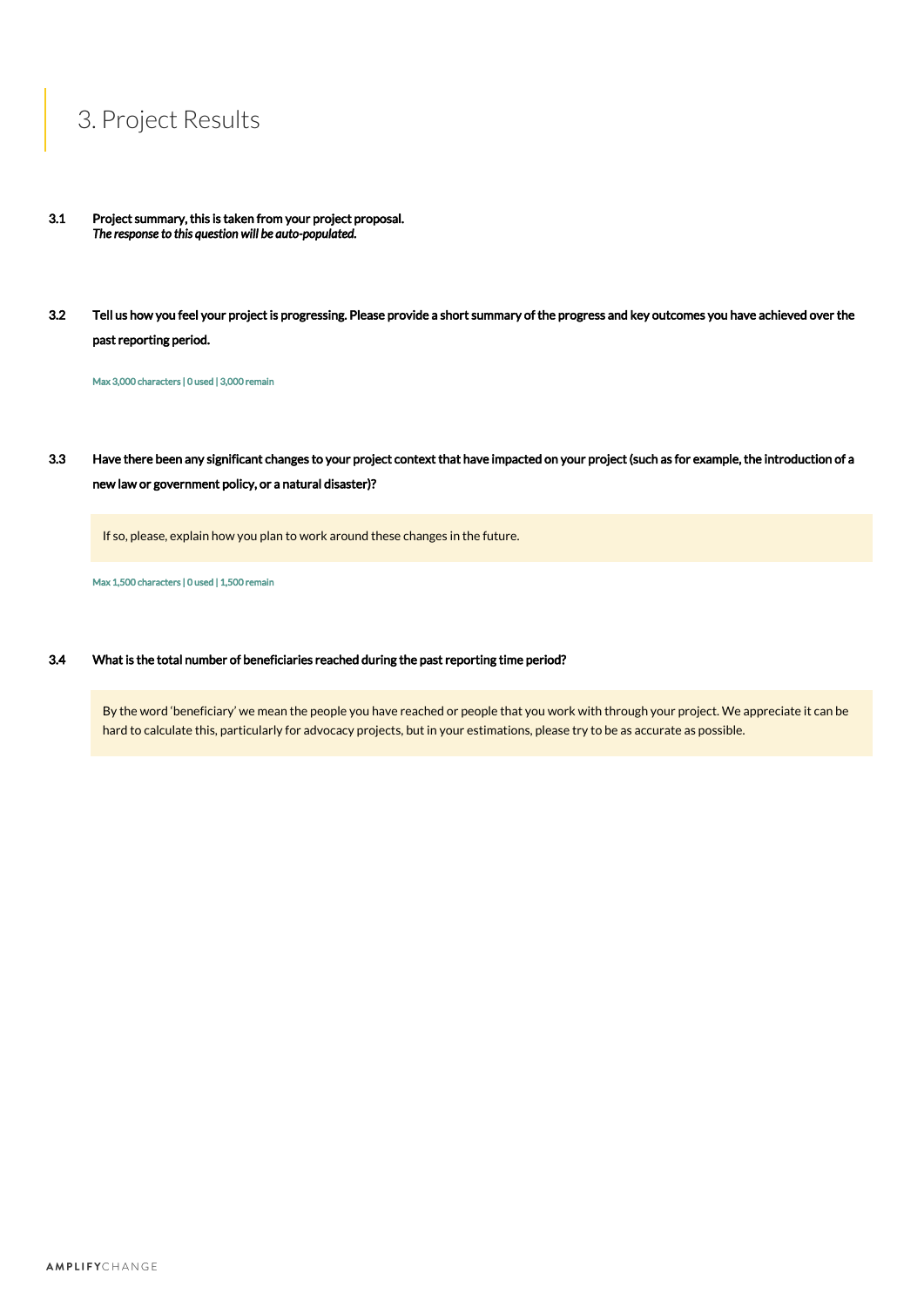3.5 How many beneficiaries were reached during the past reporting time period, disaggregated by population group?

Proposed groups

Other groups

3.6 Total number of beneficiaries reached to date during project life (this is the overall number of beneficiaries reached since the start of the project).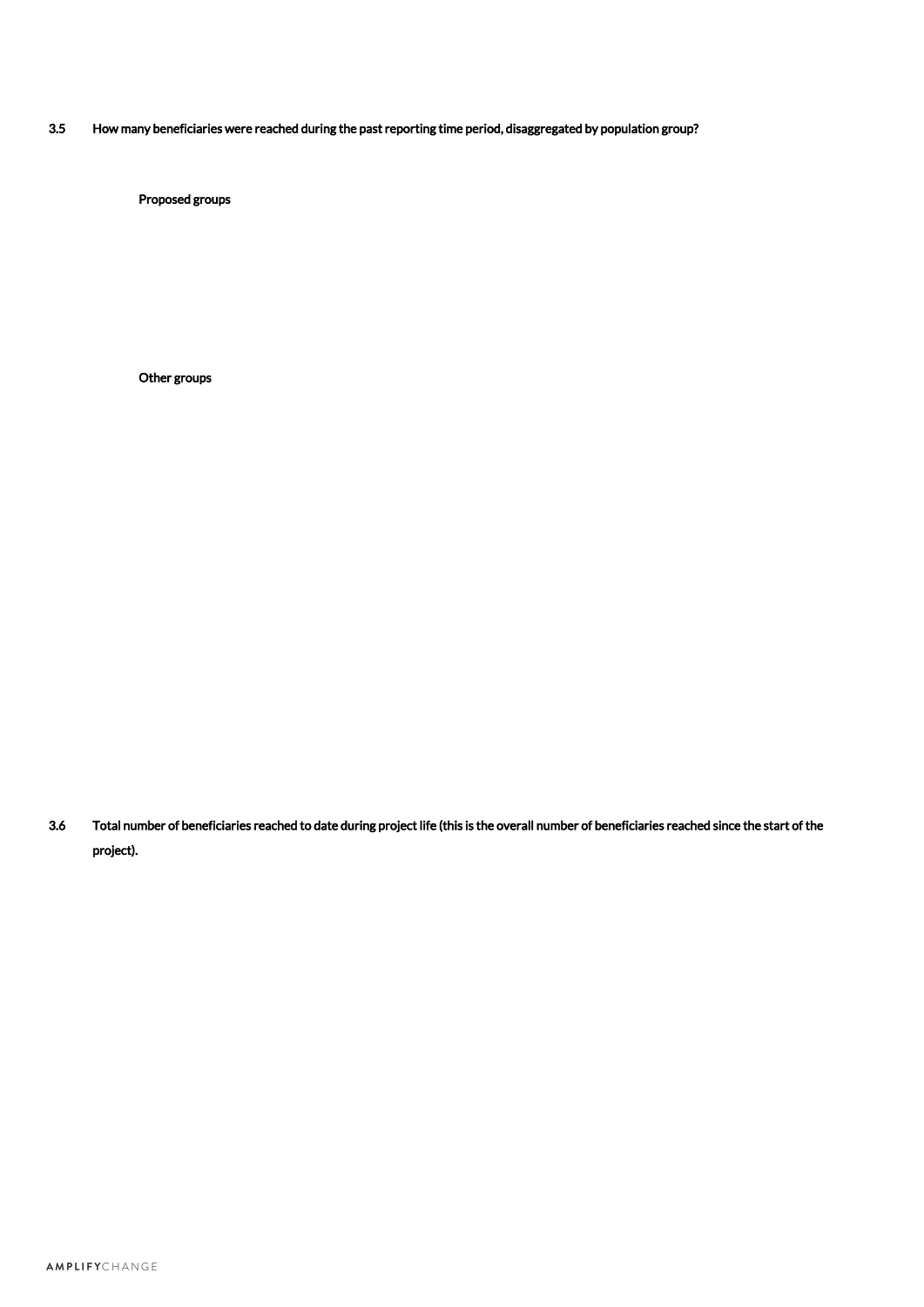### 3.7 Please update the milestone reporting table to show us what progress you have made for each milestone

### Milestone Summary & Details

The table below provides a summary of milestones relevant to the current reporting period. You can manage your reporting against each milestone in more detail in the '[Indicators](https://grants.amplifychange.org/grants/overview/XHYQ-NG22-P3/indicators/)' section of your grant management dashboard.

Relevant milestones will appear below. You will be able to detail whether each milestone has been achieved, whether it is in progress or, whether it *is off-track. Space will be provided for you to comment on each.*

Code and Status and Milestone Status Status Status

3.8 Please upload all Means of Verification products that correspond to the milestones you are reporting on in this report.

If you wish to replace a file that you have already uploaded, please click "Update" next to the file and select a new one.

3.9 Do you need to refine your indicators and milestones framework?

3.9.1 If yes, please complete and upload the template provided below. This will need to be reviewed by your Grants Manager. You can find your original milestone and indicator framework in Annex 3 of the Grant Agreement in the Supporting Files section.

If you wish to replace a file that you have already uploaded, please click "Update" next to the file and select a new one.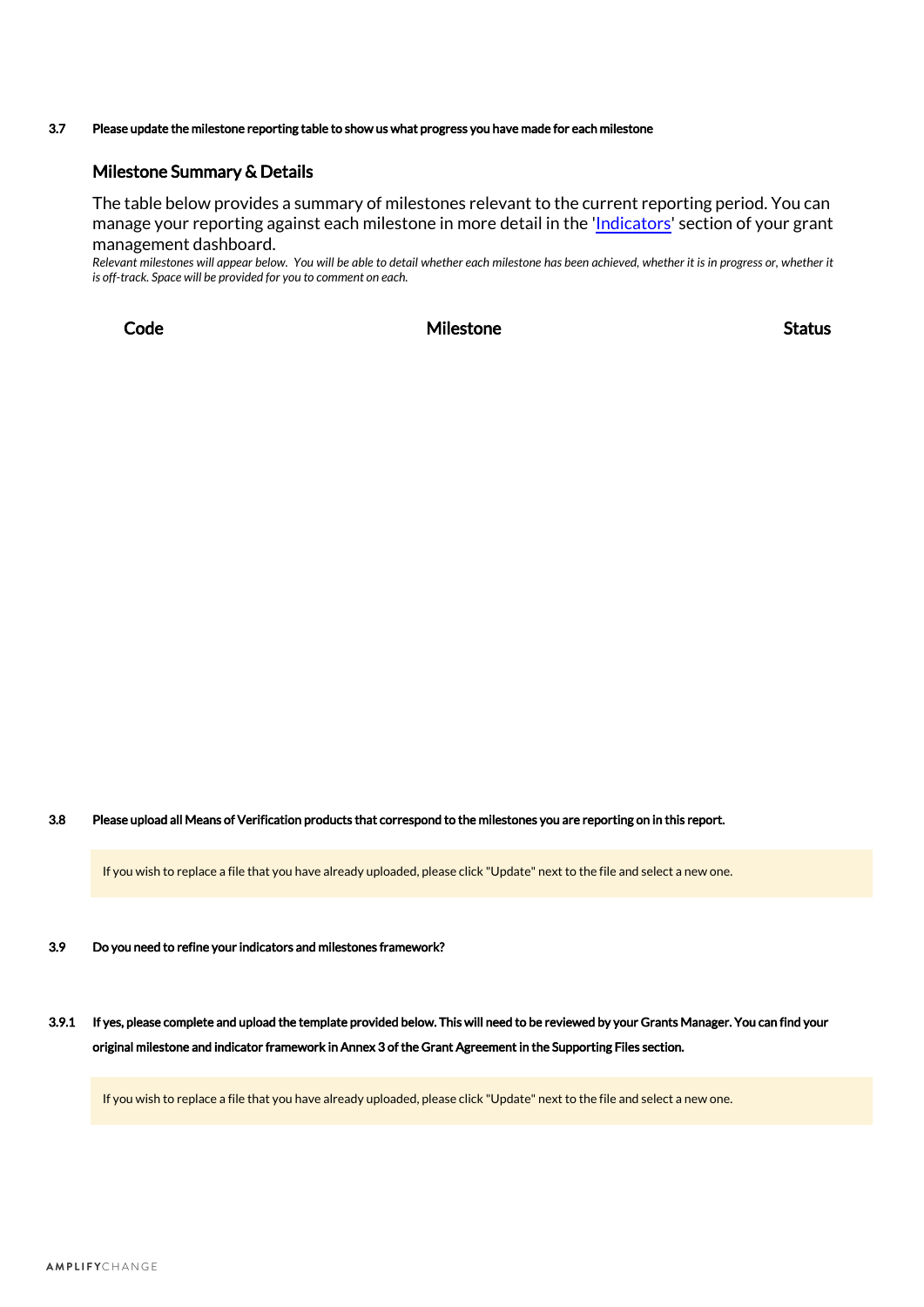### 3.10 Please provide an update on your activities by completing and uploading the workplan report template.

You can find your original workplan in Annex 2 of the grant agreement in the Supporting Files section.

If you wish to replace a file that you have already uploaded, please click "Update" next to the file and select a new one.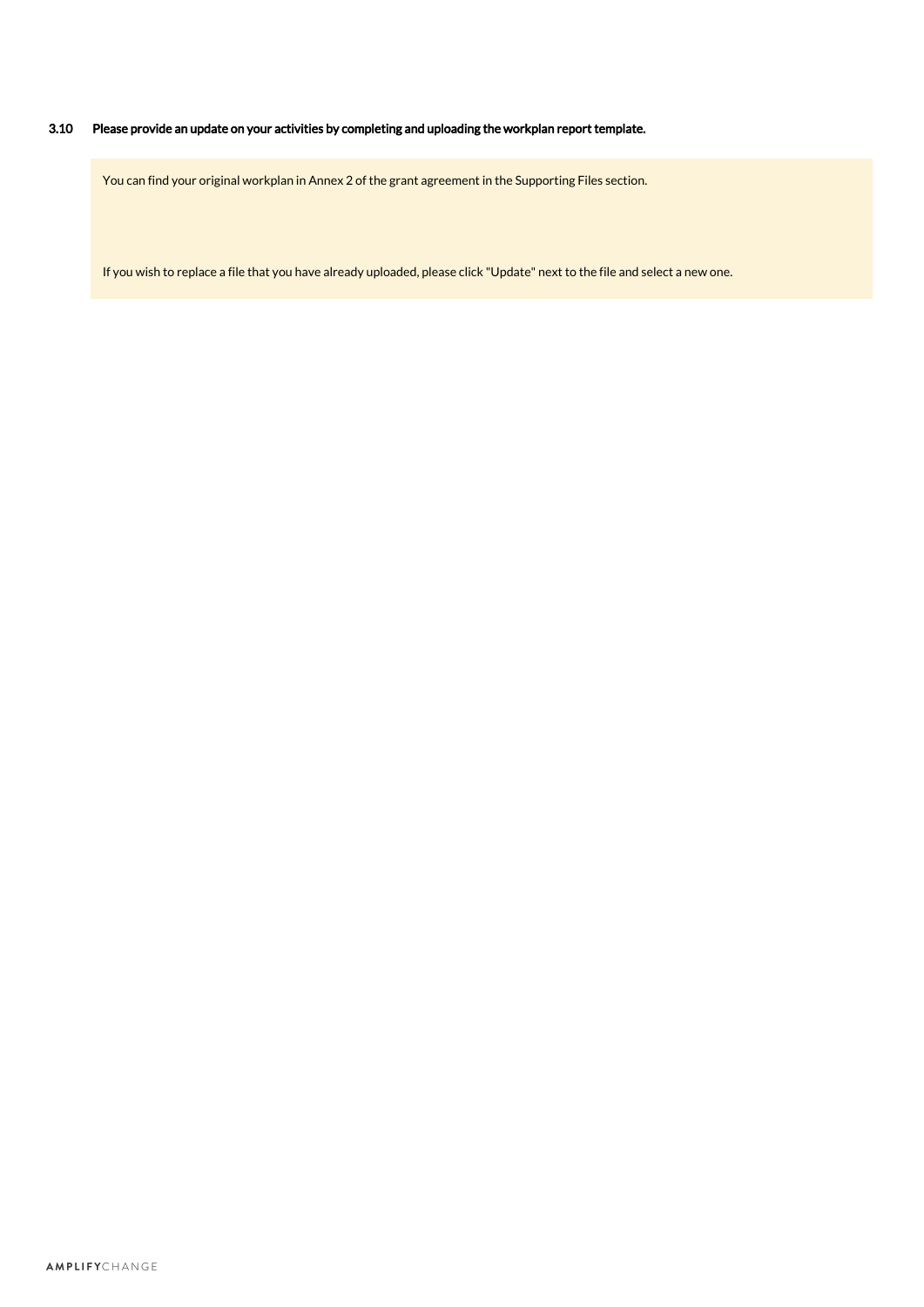## 4. Learning

4.1 Is there anything you think worked particularly well in the past reporting period? Please provide a brief description of your key successes in the past reporting period.

Max 1,500 characters | 0 used | 1,500 remain

4.2 Is there anything that you found challenging in the past reporting period? Please provide a brief description of your key challenges in the past reporting period and how you dealt with them.

Max 1,500 characters | 0 used | 1,500 remain

4.3 Please describe the key learnings in the past reporting period and how the learning will be used to adapt and improve the project.

Max 1,500 characters | 0 used | 1,500 remain

4.4 Have there been any unintended project outcomes? Please consider both positive and negative unintended outcomes.

Max 750 characters | 0 used | 750 remain

4.5 Please share a story of change that has happened as a result of the grant – it can be a story of a grant beneficiary, of a community, or of an organisation.

If you wish to replace a file that you have already uploaded, please click "Update" next to the file and select a new one.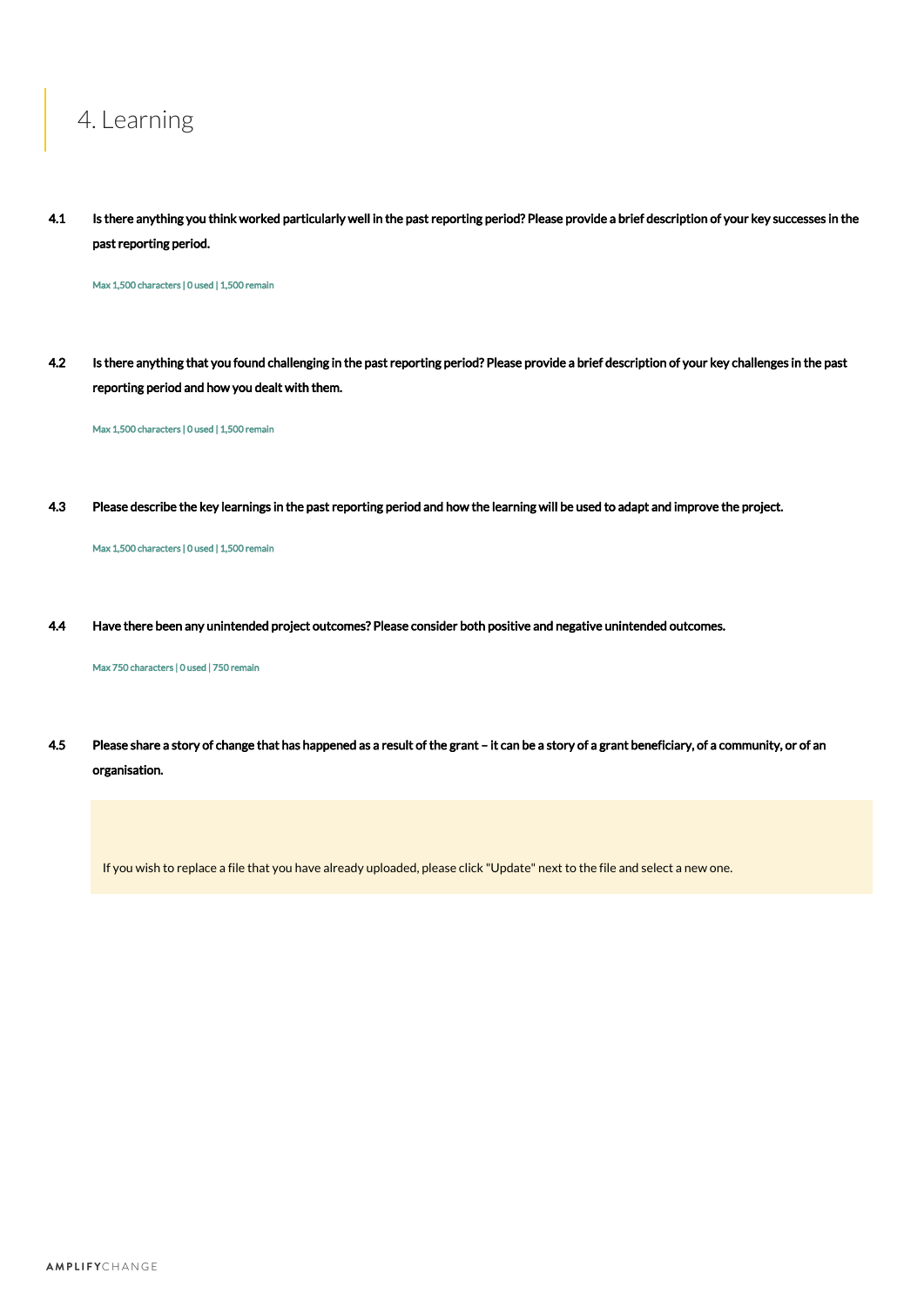# 5. Knowledge Sharing

5.1 Please tell us about any relevant partnerships, networks or collaborative initiatives that you engaged in within the past reporting period.

Max 1,500 characters | 0 used | 1,500 remain

5.2 Did you make connections with any other AmplifyChange grantees in the past reporting period?

If you are not sure, you are not required to answer.

5.2.1 If yes, which grantees? What were the key issues discussed? What were the outcomes of your meetings?

Max 1,500 characters | 0 used | 1,500 remain

5.3 Do you have any feedback or suggestions for AmplifyChange to help us support learning and information sharing among grantees?

Max 1,500 characters | 0 used | 1,500 remain

### 5.4 Please upload a photo, documentation, a video or podcast or other materials that explains your project, key achievements or a specific learning point emerging from implementation in the past reporting period.

Please feel free to be creative with this and present topics specific to your project. Potential areas of focus include:

- Innovation how could models tested by the project be replicated or scaled up?
- Equality and gender did you learn about approaches to reducing inequalities, working to challenge power dynamics or encourage participation in decision-making?
- Capacity building have you learnt how to enable civil society to address poverty or negotiate or claim their rights? What worked well?
- Monitoring and evaluation what have you learned about measuring results, successful tools and methods, demonstrating achievement?
- Empowerment and accountability what enhances these processes? how have you overcome resistance or indifference?
- Design have original assumptions about what would work to deliver outputs or outcomes needed to be changed?
- Organisational constraints did you encounter difficulties due to organisational culture, practice or capacity which you had to address?

If you wish to replace a file that you have already uploaded, please click "Update" next to the file and select a new one.

### 5.5 If your resources are already online, please share a link to them.

Max 750 characters | 0 used | 750 remain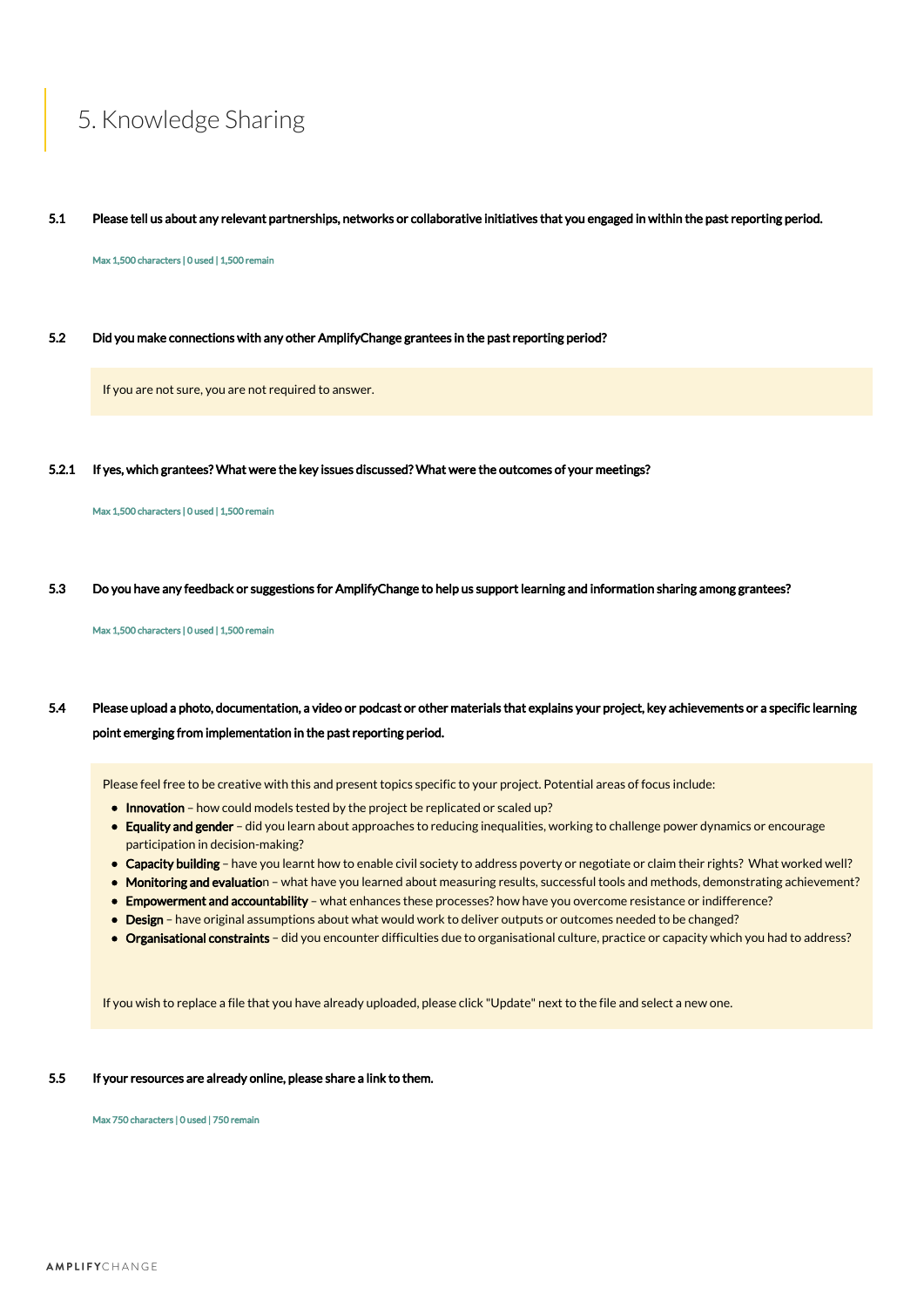- 5.6 Please indicate that subjects included in any photos or videos have given their consent to be included in any learning/publicity materials.
- 5.7 Please confirm that you give permission for AmplifyChange Fund to share these products in the public domain.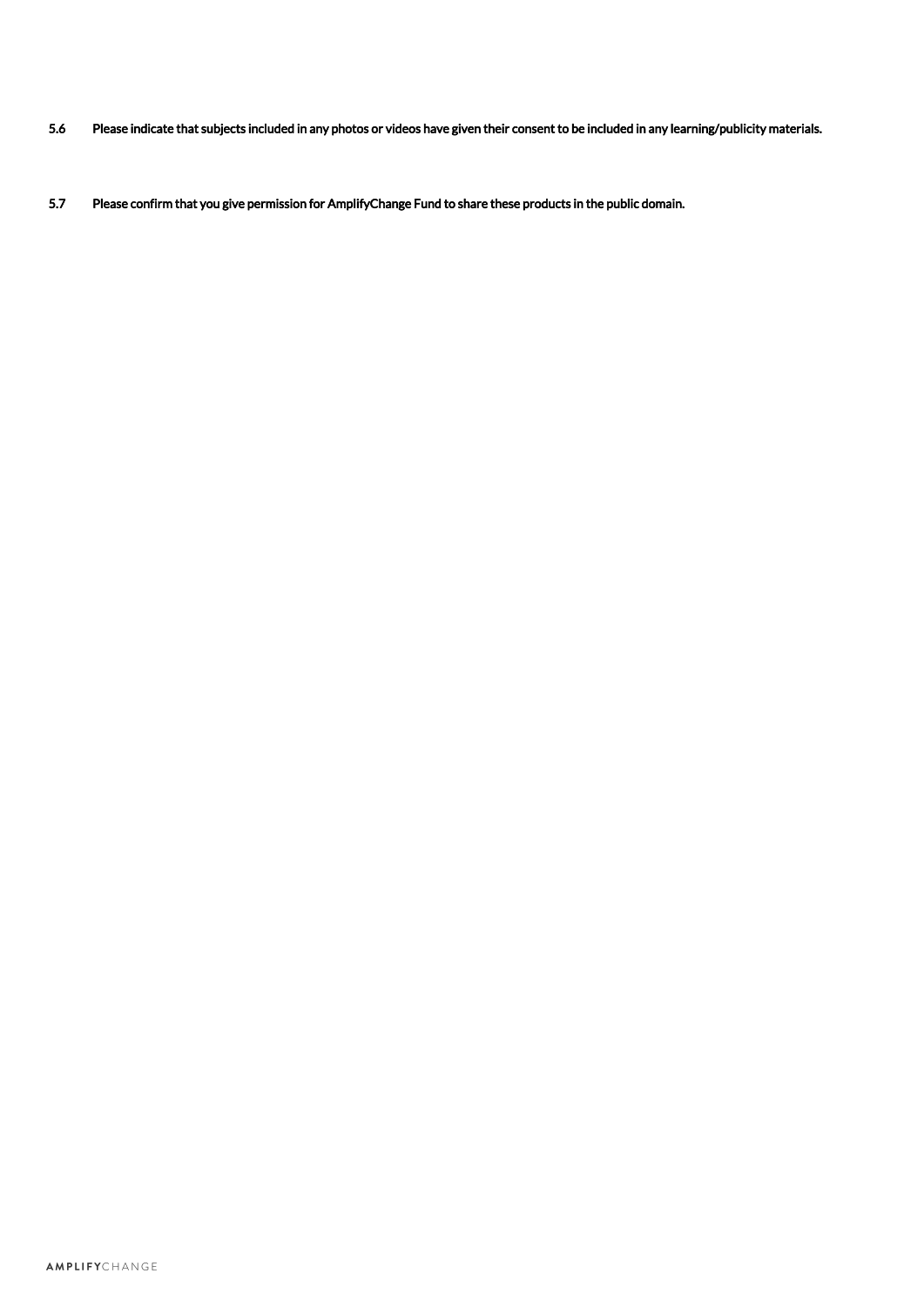# 6. Feedback

- 6.1 Responsiveness of fund management team to queries/issues raised. *Poor - Fair - Good - Very Good - Excellent*
- 6.2 Quality of fund management systems (including online platforms) *Poor - Fair - Good - Very Good - Excellent*
- 6.3 Guidance and support on key technical areas of implementation *Poor - Fair - Good - Very Good - Excellent*
- 6.4 Please provide a brief explanation for the performance ratings provided.

Max 750 characters | 0 used | 750 remain

6.5 Is there anything else you would like to tell us, or any recommendations you have for us?

Max 750 characters | 0 used | 750 remain